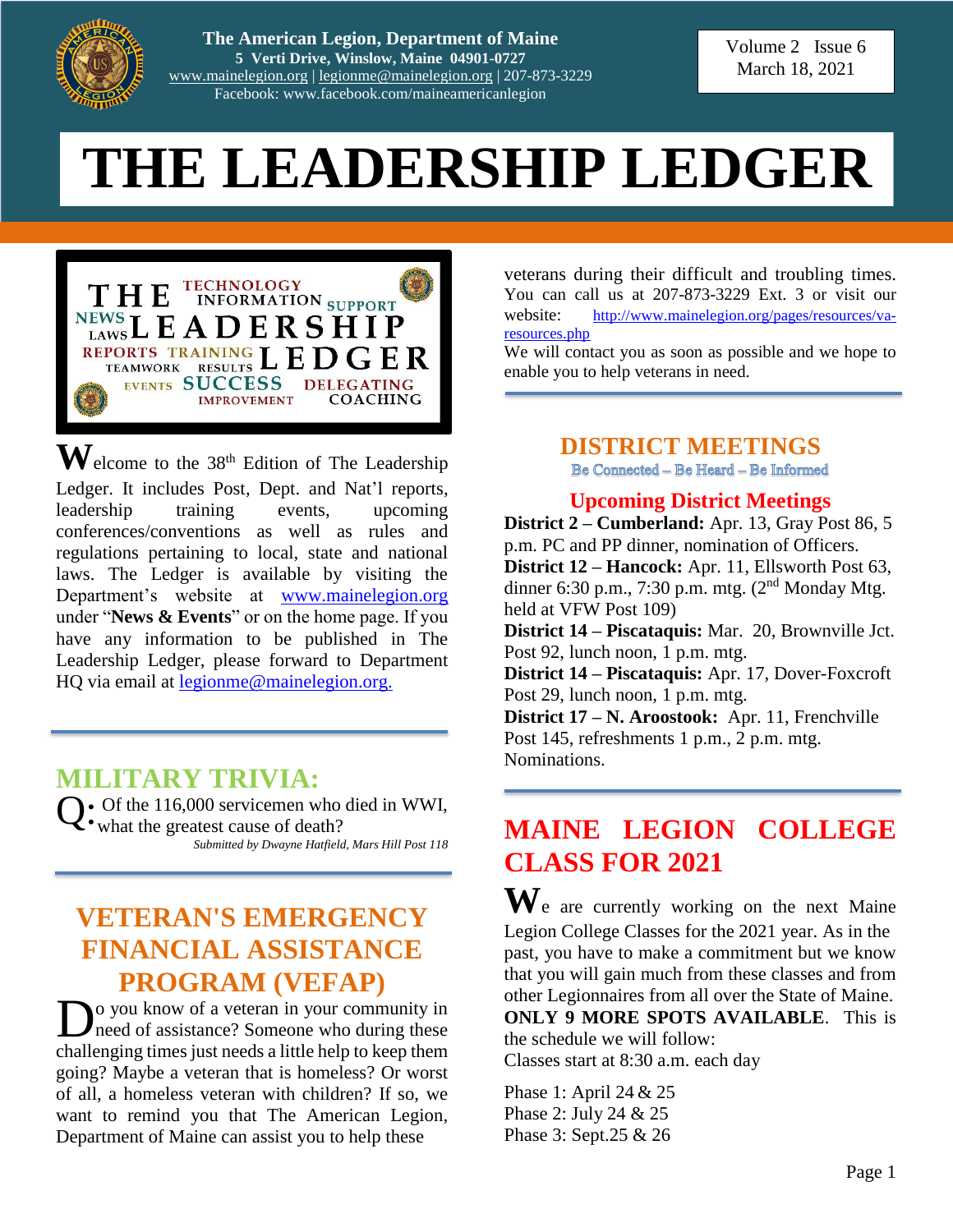To attend these classes, you must first go online at: [www.legion.org/alei](http://www.legion.org/alei) and complete the Basic Training Course. After completion, please forward a copy of the Certificate to us at State HQ. You may scan the document and send it by email to [paul@mainelegion.org](mailto:paul@mainelegion.org) along with your **Name, Post No., and Cell Phone No.** 

#### **MYLEGION RELEASE APRIL 2021**

eginning April 1, American Legion members Beginning April 1, American Legion members<br>and Sons of the American Legion members can access their membership information online through myLegion. One account includes all areas of membership. Documentation and training information is in the final approval stages. An introduction to myLegion for members and officers will be given on Tuesday, March 30 at 7 p.m. Eastern.

This presentation will be recorded, and supporting documentation will also be provided to use at your conferences and conventions. Communication to current myLegion users will begin next week. The new myLegion site allows Legion and SAL members to view and manage their membership, print membership cards and provide additional information not required when joining.

Through their myLegion account they can also provide emergency contact information and save credit card information for online giving or subscriptions. Dual members have one account detailing both memberships. Officers who currently use myLegion for membership management and payment processing will access their group information through their member account. Adjutants and commanders will register myLegion accounts as members and are granted addition access to membership tools in an area called MY Groups. Non-members can also create myLegion accounts with their email addresses. This allows a nonmember of TAL or SAL to assist your post with membership tools. An account can be set up and permissions to post or squadron information by the administrative office.

### **CANDIDATE DEADLINE: MAY 12**

A nyone wishing to run for a Department Office A nyone wishing to run for a Department Office<br>
must submit a letter of intent and a copy of his or her discharge papers making them eligible for The American Legion to the Department Adjutant's office on or before May 12, 2021 to be included on the official ballot at convention in June.

If you wish to be included in The Maine Legionnaire, the above information, plus a photo of you must be at Department Headquarters by April 23, 2021. Also be advised that the Department Constitution and By-Laws state: All current and future Department Officers elected at the Annual State Convention will within forty-five (45) days following the conclusion of the annual Department Convention, take the "Basic Training Course" previously named the "American Legion Extension Institute Course" and successfully complete said course.

Please visit <https://www.legion.org/alei> to complete the course. Previous graduates of the course upon providing confirmation would be exempted.

#### **ELECTION GUIDANCE 2021**

he goals of this Election Guidance are to conduct The goals of this Election Guidance are to conduct<br>efficient, forthright elections at the Post level while maintaining protection of people attending and working the ballot box.

Each American Legion Post is autonomous and should make every effort to follow individual Post constitution and bylaws while making efforts to follow pandemic safety protocols according to state guidance.

Things to consider:

Crowd density- if you have a Post that historically has a high voting population consider having one entrance and one exit, consider drive-thru voting, etc.

Offer hand sanitizer and clean pens.

Always wear masks and maintain 6' distances.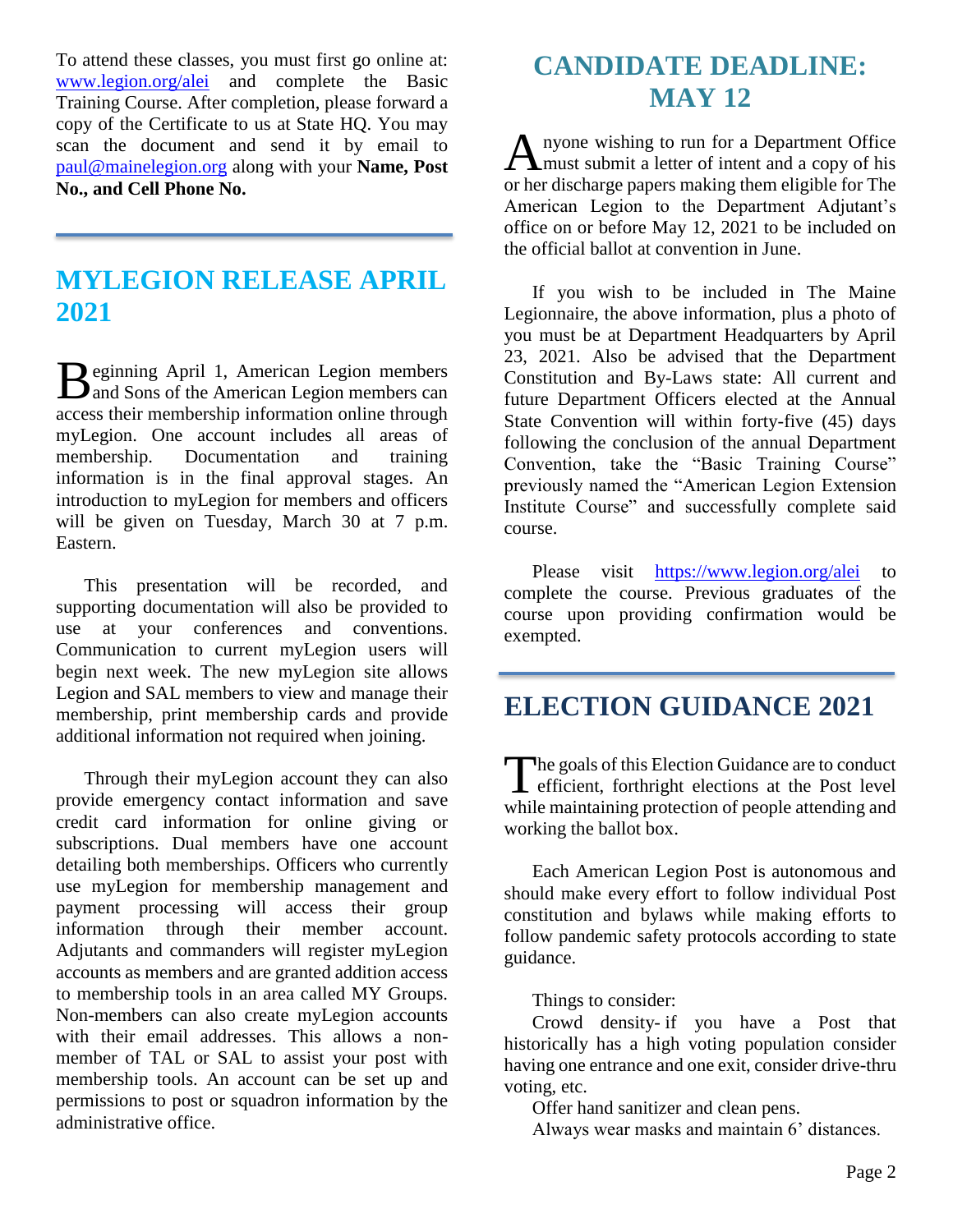Limit duration of event.

Each Post is set up differently and there are many variables to consider.

Designate an area of your Post for voting separate from other rooms with activity that day.

Minimize crowding, keep the flow of voters spaced while in line and while sitting/waiting.

Attempt to have in-person elections to keep members involved. Most Posts are big enough to accommodate, or have drive thru capacity, to make elections as transparent as possible. Limit email voting if possible.

Avoid creating new processes that are not covered by your bylaws, utilize the Post Executive Committee to make decisions that are in gray areas and feel free to contact me with any questions or guidance [\(Jason.T.Hall@maine.gov\)](mailto:Jason.T.Hall@maine.gov).

We understand these are challenging times and changes to our norm. Do your best to maintain a legal, safe election.

Again, feel free to reach out to me if you have any questions, concerns, curve balls.

> *For God and Country, Jason T. Hall, Department of Maine Judge Advocate [Jason.T.Hall@Maine.Gov](mailto:Jason.T.Hall@Maine.Gov) 207-522-5471*

## **APRIL IS CHILDREN & YOUTH MONTH**

The American Legion has been actively involved<br>with children's issues since the early 1920s. In with children's issues since the early 1920s. In many instances, the American Legion has been the driving force on behalf of children on the federal, state and local levels. In 1938, April was formally designated as Child Welfare Month (now called Children & Youth Month) and has continued on an annual basis. During this special time, we urge each of you to show your community that the American Legion Family is dedicated to America's youth. Follow this link to get more information [https://www.legion.org/publications/160931/april](https://www.legion.org/publications/160931/april-children-youth-month)[children-youth-month.](https://www.legion.org/publications/160931/april-children-youth-month)

### **DENTAL CLINIC FOR MAINE VETERANS**

niversity of New England Westbrook College University of New England Westbrook College<br>
of Health Professions, Department of Dental Hygiene is offering \$15 teeth cleanings for Maine Veterans To Honor our Veterans. The University of New England's Dental Hygiene Clinic in Portland will offer Veterans discounted teeth cleanings for \$15, along with free dental exams and fluoride varnish and 50% off all other services from March 2nd until April 9th, 2021. Veterans must have a valid VALID card, Maine driver's license/state ID with a military service designation or a DD-214. To book your appointment, please call the University of New England at 207-221-4900. UNE is a teaching clinic and educational environment, so appointments will require more time than a typical visit. Please note that X-rays are an additional cost and fillings are not available at this clinic. For Additional Information about the UNE clinic, please visit [https://www.une.edu/wchp/dental/patient-info.](https://www.une.edu/wchp/dental/patient-info)

Due to COVID-19, patients must be able to wear a mask while on campus and in the clinic lobby. If you cannot comply, we would be happy to see you when the pandemic is over. Thank you in advance for keeping our community healthy. The University of New England Dental Hygiene Clinic is located at: The Coleman Dental Hygiene Building, behind the UNE College of Pharmacy building 716 Stevens Ave, Portland, ME 04103 or use 684 Stevens Ave, Portland Maine in your mapping software.



# **WHAT VETERANS NEED TO KNOW ABOUT GETTING VACCINE FROM VA**

s an influx of veterans seek the COVID-19 As an influx of veterans seek the COVID-19 vaccine as it becomes available at Department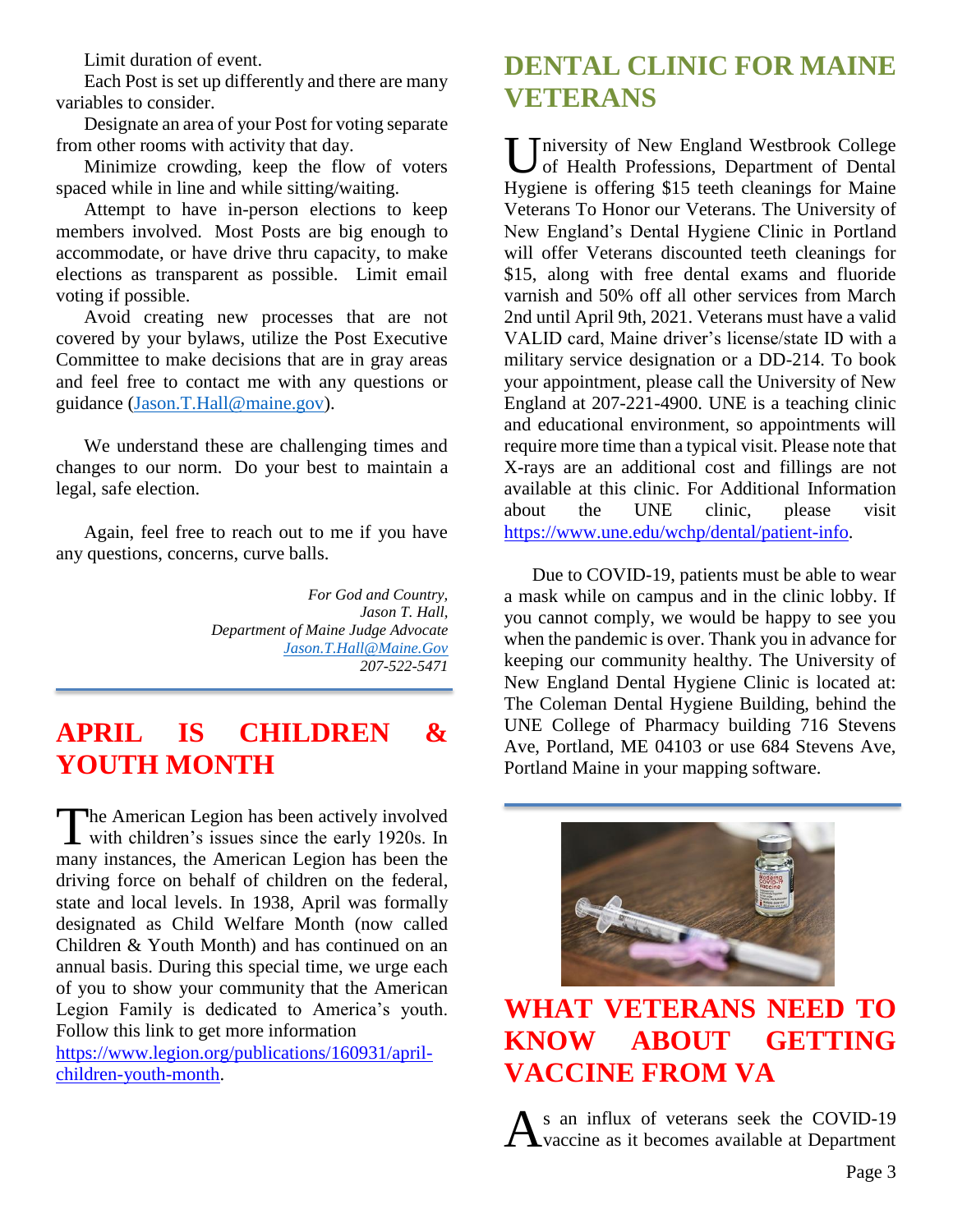of Veterans Affairs (VA) hospitals, many want clarity on when and where they will be able to get their vaccines. Under a plan developed by VA in coordination with the Centers for Disease Control (CDC) and federal guidelines, VA is disseminating the vaccine through a phased plan.

According to VA, the phased plan will enable it "to do the most good for the most people" during this time.

Under the current plan, VA health-care personnel, veterans living in VA long-term care facilities and veterans who are at higher risk for serious complications or death due to COVID-19 are able to get their vaccines now. These high-risk veterans include those with chronic kidney disease, chronic obstructive pulmonary disease (COPD) and asthma, in-patient spinal cord injuries and disorders, and those with comorbidities. Additionally, family caregivers who are enrolled in the Program of Comprehensive Assistance for Family Caregivers are eligible for vaccination when the veteran they care for becomes eligible, according to VA.

For more information and to determine if you're eligible to receive your COVID-19 vaccine from VA, [visit this web page.](https://www.va.gov/health-care/covid-19-vaccine/) Additionally, veterans can find their local VA health facility and its current plan by [visiting this VA page.](https://www.va.gov/find-locations)

Due to a larger percentage of high-risk patients within the VA health-care system compared to the general public, it may take longer for veterans not at an increased risk to receive their vaccine. In some instances, it may be faster for a veteran to receive a vaccine through their state rather than through VA. You can find information on [your state's COVID-19](https://www.cdc.gov/vaccines/covid-19)  [vaccine distribution plan here.](https://www.cdc.gov/vaccines/covid-19)

"The American Legion has the utmost confidence in VA to balance the vaccine rollout, while prioritizing the most vulnerable veterans and health-care providers," said Mario Marquez, director of The American Legion's Veteran Affairs & Rehabilitation Division. "VA has assured us they will provide this balance with site-specific resources. needs, availability and local status of the pandemic."

In order to be eligible to receive the COVID-19 vaccine through VA, a veteran must be enrolled in the VA health-care system. However, veterans attempting to enroll in VA health care for the first time who fall into category 8g, will not be eligible for the vaccine as they are also not currently eligible for VA health care. This is due to a VA change in policy from 2003 which removed 8g eligibility as these veterans do not have a service-connected disability and their income exceeds the allotted amount to qualify for VA coverage.

The American Legion supports 8g reintegration into VA health care. At the 2016 National Convention, the [National Executive Committee](https://archive.legion.org/handle/20.500.12203/5566)  [approved Resolution No. 2](https://archive.legion.org/handle/20.500.12203/5566) that called for the reinstatement by VA.

"The American Legion stands behind providing access to VA health care to veterans regardless of their economic status," Jeff Steele, an associate in the National Legislative Division, told the House Committee on Veterans Affairs on Dec. 2, 2020.

The American Legion is also on record in recent testimony, supporting legislation that calls for standing up a bipartisan commission on veterans health-care eligibility and benefits design.

As more vaccines become available, VA plans to offer free COVID-19 vaccines to all veterans receiving VA health care who want one. If you are a veteran who is not currently enrolled or receiving health care through VA, [visit this web page to apply.](https://www.va.gov/health-care/how-to-apply/)

For additional information, contact an American Legion service officer who is specially trained to provide expert assistance, free of charge, to veterans and their families. To find a service officer near you [click here.](https://www.legion.org/serviceofficers)

> *The American Legion February 3, 2021*

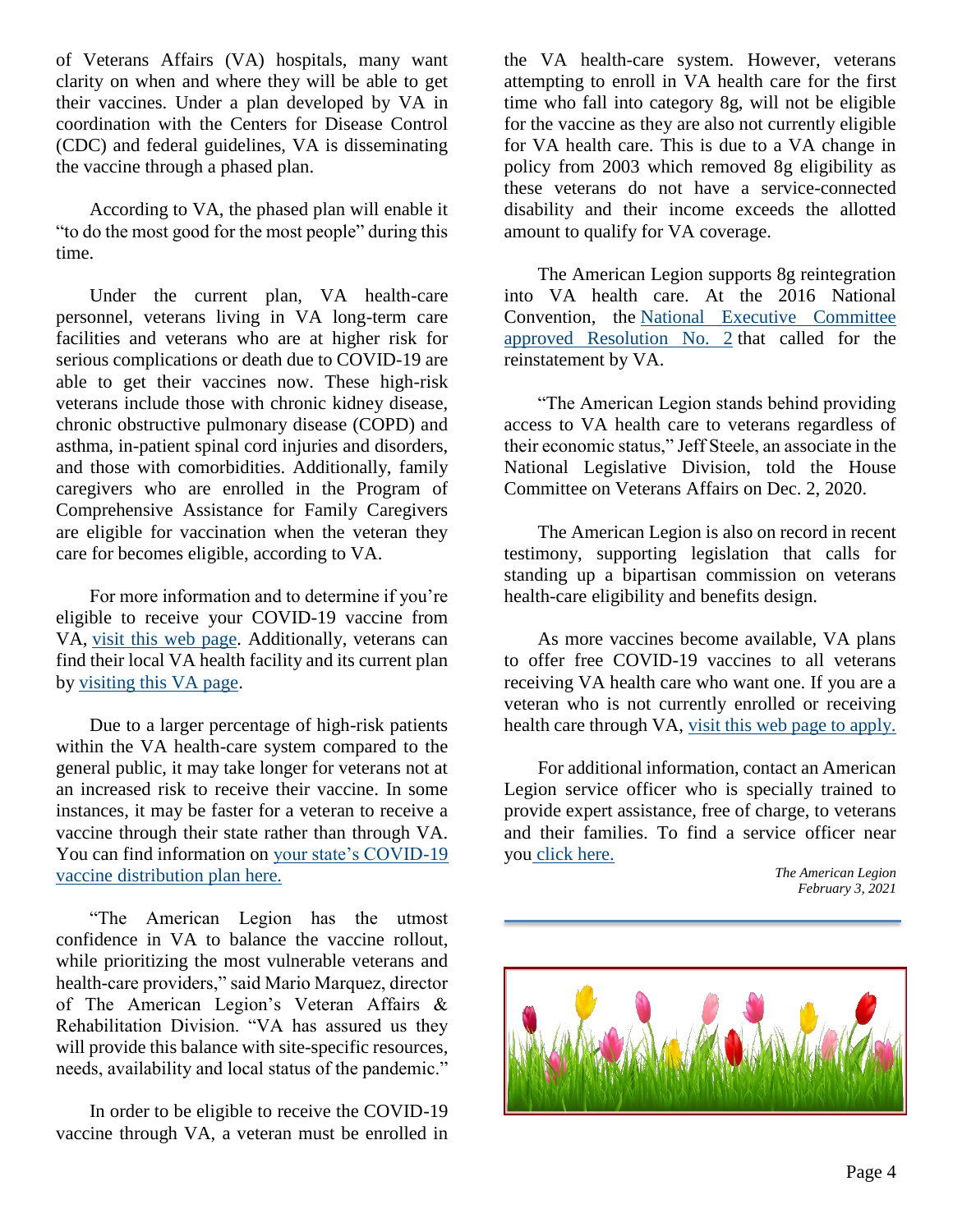# **DONATIONS**

#### **American Legion Department of Maine Foundation**

| <b>Gary Dolloff, Rumford Post 24</b> | \$25.00  |
|--------------------------------------|----------|
| Dani & Jim Berget                    | \$150.00 |

#### **American Legion Department of Maine General Fund**

**Donald Bishop, Headquarters Post 178 \$ 20.00 Richard O'Donnell, Westbrook Post 197 \$ 10.00**



## **FEBRUARY 2021 ISSUE**

Now Available in Digital and PDF format!

**[Check out the Digital Version by clicking here!](https://indd.adobe.com/view/0629bde6-b050-4157-9c07-bba31de21384) [Check out the PDF Version by clicking here!](http://www.mainelegion.org/media/TML/TML_2021_February_Issue_-_Copy.pdf)**

# **PAST COMMANDERS CLUB**

**I**f you are a Past Post Commander of The American Legion, Department of Maine and have not yet paid your annual dues to the Past Commander Club in support of the James V. Day Scholarship, please do so as soon as possible.

Visit the Maine Legion website [http://www.mainelegion.org/pages/formsapplication](http://www.mainelegion.org/pages/formsapplications.php) [s.php](http://www.mainelegion.org/pages/formsapplications.php) and click on the **Past Commanders Club** (Fillable) form under Membership/Post Forms & Manuals. Mail form along with \$2.00 per member to The American Legion, Past Commanders Club, 5 Verti Drive, Winslow, Maine 04901-0727.

It is because of you, and the members and officers of your Post that The American Legion, Department of Maine can authorized 2 students to receive a \$500 scholarship each year. Thank you for your support!

# **[MEMBERSHIP IMPACT](https://www.legion.org/membership/impact)  [REPORTS](https://www.legion.org/membership/impact)**

he American Legion's success depends entirely on The American Legion's success depends entirely on active membership, participation and volunteerism. The following monthly reports located on <https://www.legion.org/membership/impact> provide a summary of membership, participation and volunteerism making an impact in the lives of veterans, families and communities.

American Legion Posts can share the many ways Legionnaires are making a difference in their communities by **[submitting consolidated post reports](http://www.mylegion.org/)  [online](http://www.mylegion.org/)**. To visit the impact American Legion posts made throughout the year, visit <https://www.legion.org/bythenumbers>

[https://www.legion.org/membership/impact.](https://www.legion.org/membership/impact)



# **MISSION BLUE POST ASSISTANCE PROGRAM**

t the 2020 Fall National Executive Committee At the 2020 Fall National Executive Committee<br>Meeting, Resolution #36, Subject: Mission Blue Post Assistance Program was approved. Posts impacted by a government's public health restrictions implemented in response to the COVID-19 pandemic may apply for a grant up to \$1,000. Posts must meet the following eligibility criteria:

• A post must have a current consolidated post report on file.

• A post must must have filed an IRS 990 within the prescribed due date.

• A post must have filed all other required forms and reports as prescribed by the departments.

• A post must have actively participated in one or more The American Legion(s) within the last 18 months.

• A post must have a financial need.

• A post must provide a certificate of insurance naming The American National Headquarters as an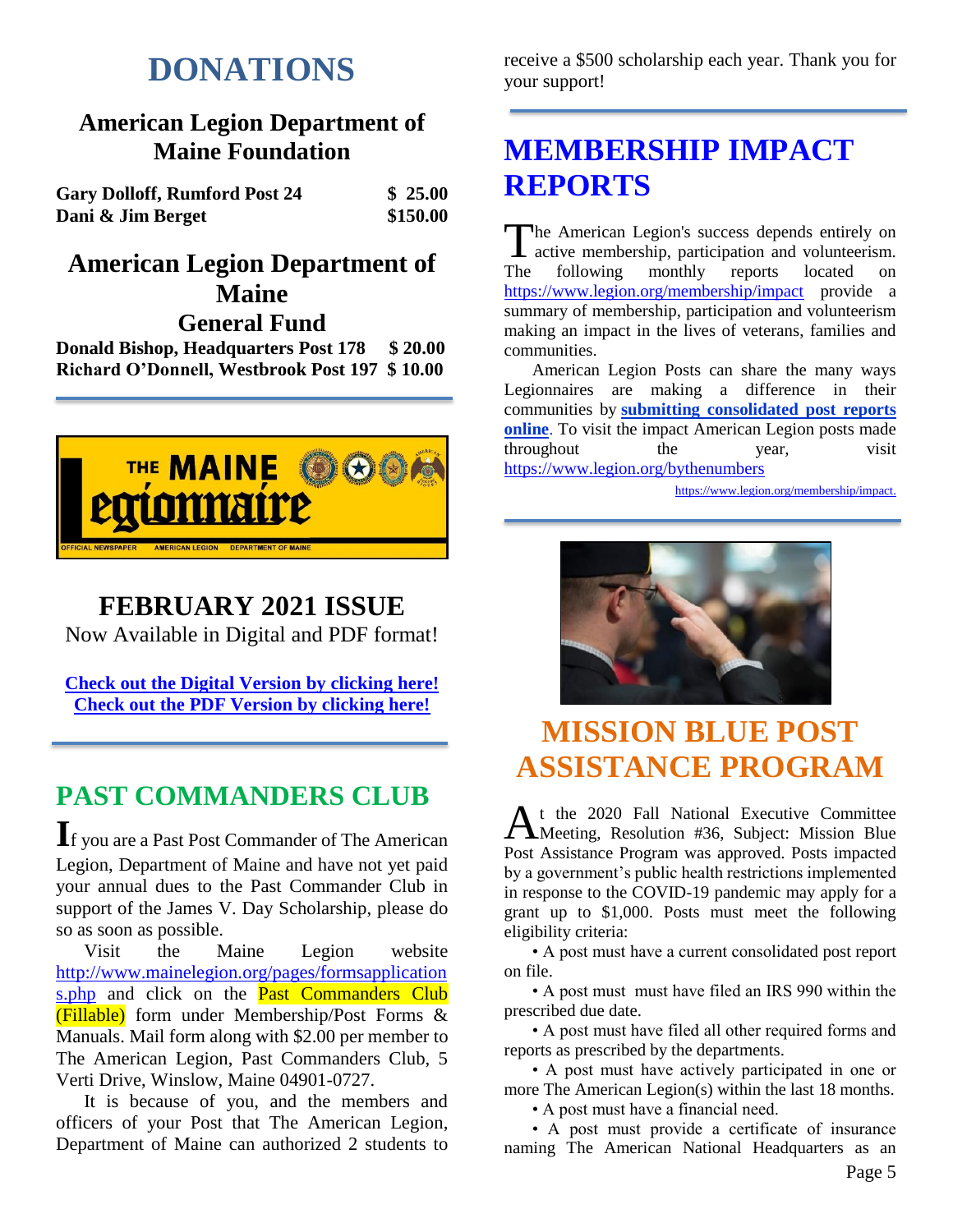additional insured (copy of insurance declaration will be attached to application).

• A post must provide documentation indicating that the post is properly incorporated. The funds from this grant program shall be used exclusively for the following: Current and past due mortgage principal and interest or Current and past due real estate rents or Current and past due insurance premiums or Current and past due utilities.

The American Legion posts receiving this grant are required to submit a true and accurate report outlining how the funds were used, signed by the post finance officer, and certified by the post commander or post adjutant within six-months of receipt of the grant funds or no later than February 22, 2022. Whichever comes first.

To access instructions and application [Click Here](https://www.legion.org/documents/pdf/Mission_Blue_PAP_Application_1.pdf) or visit

[https://www.legion.org/documents/pdf/Mission\\_Blue\\_PAP\\_Applicati](https://www.legion.org/documents/pdf/Mission_Blue_PAP_Application_1.pdf) [on\\_1.pdf](https://www.legion.org/documents/pdf/Mission_Blue_PAP_Application_1.pdf)

Mission Blue Post Assistance Program Grant App is also available by visiting [http://www.mainelegion.org/pages/formsapplications.ph](http://www.mainelegion.org/pages/formsapplications.php) [p](http://www.mainelegion.org/pages/formsapplications.php) under Membership/Post Forms & Manuals. Also made available is the MISSION BLUE CERTIFICATE OF LIABILITY INS – EXAMPLE which is required when submitting the Mission Blue App.

#### **AMERICAN LEGION FAMILY TAKE NOTICE!**

# Maine American Legion welcomes all of you to be part of the Official 2021 Annual Convention Yearbook

Showcase your Post, District, Unit, Squadron, Sand Chapter by sponsoring ad space in the **and Chapter by sponsoring ad space in the 2021 Annual Convention Yearbook. Individual donations are also welcomed and appreciated with all individual and business names listed in the "Business & Individual Donors" page of the yearbook.** 

To donate or sponsor ad space in the 2021 Convention Yearbook in support of Maine Veterans, please [click here](http://www.mainelegion.org/media/YEARBOOK/Maine_AL_Convention_Yearbook_Sponsorship_Req._Form11_FILLABLE.pdf) to download a copy of the Convention Yearbook Sponsorship Request Form and follow specifications & submission instructions. You may also visit [www.mainelegion.org](http://www.mainelegion.org/) and click on the image of Maine American Legion Convention Yearbook Request Form.

For questions or assistance in submitting your ad, please call Department HQ at 207-873-3229 Ext. 2.

**Click on the image below or visit [www.mainelegion.org](http://www.mainelegion.org/) and check out the Digital Version of the Maine American Legion 2020 Convention Yearbook!**



#### **COMPUTER 101**



**C**omputer 101 is a resource aiming to help those who wish to learn basic skills with the powerful technology of today's world. Increased proficiency

with computers and the Internet has positive outcome across all fronts, both personally and professionally.

#### *What does BCC mean & what is it for when sending Email Messages?*

**BCC stands for Blind Carbon Copy.** It is best to use the *BCC* feature for security and privacy reasons when *sending an email* message to a large number of people. When you place *email* addresses in the *BCC* field of a message, those addresses are invisible to the recipients of the *email*. Conversely, any email addresses that you place in the To field or the CC field are visible to everyone who receives the message.

#### **MILITARY TRIVIA:**

...the Flu killed more military personnel than A: ...the Flu killed more military personnel than<br>
combat, plus they brought it home to Kansas, where it wreaked havoc throughout the country when it escaped the base & killed more than 195,000 Americans in October, 1918 alone.